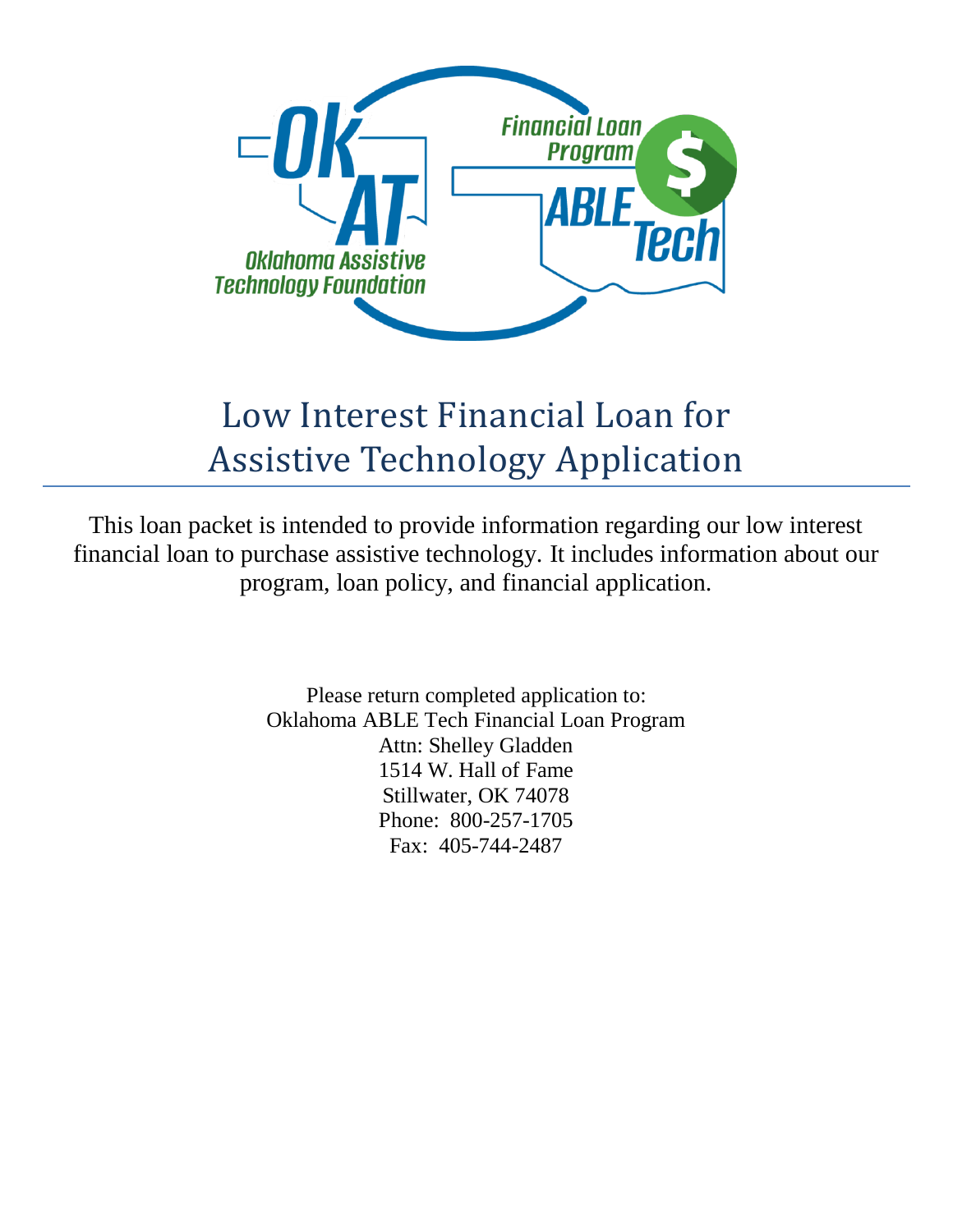

Dear Consumer,

Oklahoma ABLE Tech and Oklahoma Assistive Technology Foundation (OkAT) work collaboratively to provide improved access to and acquisition of assistive technology (AT) for individuals with disabilities of all ages. This is provided through financial loans, alternative funding resources, and financial education.

This loan provides low interest rates, more flexible underwriting guidelines and repayment terms than do most consumer credit loans, and provides alternative banking options for individuals with limited income or damaged credit due to medical conditions.

There are two options for this financial loan program to purchase AT:

- A **direct loan** with a 5% interest rate through OkAT for unsecured loans with repayment terms varying from 3 to 60 months
- A **guaranteed or secured** low interest loan with our banking partner, BancFirst of Stillwater, with repayment terms varying from 36 to 60 months.

If you have any questions please call me at 800-257-1705 or email me at [shelley.gladden@okstate.edu,](mailto:shelley.gladden@okstate.edu) I will be happy to assist you in completing the necessary paper work. Please print the included application. Once it is completed, please send to:

Oklahoma ABLE Tech Financial Loan Program Attn: Shelley Gladden 1514 W. Hall of Fame Stillwater, OK 74078

You can also fax it to 405-744-2487.

Sincerely,

Brelling Cladden

Shelley Gladden Loan Coordinator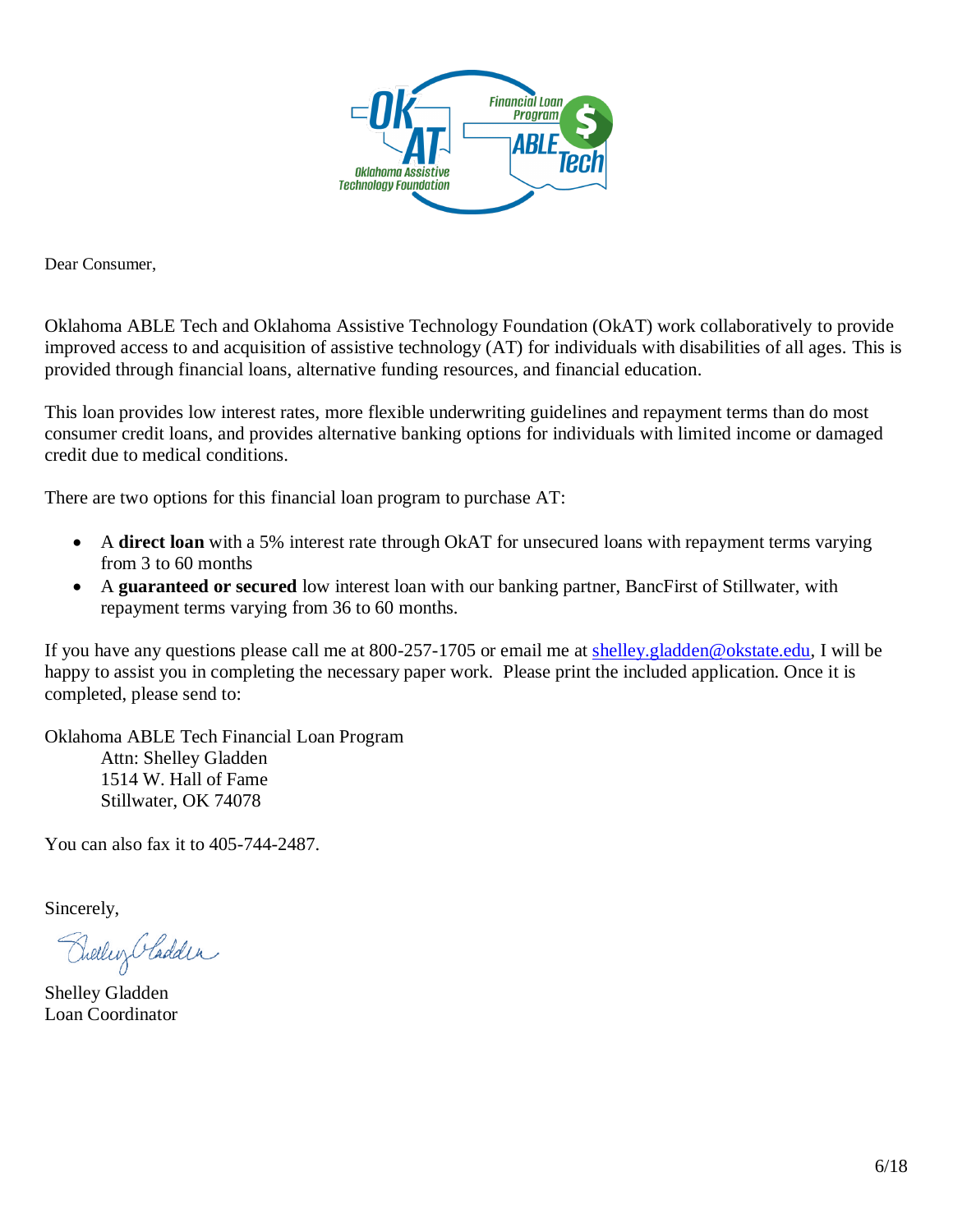The Purpose of the Financial Loans for assistive technology (AT) is to assist Oklahomans with disabilities to secure the assistive technology they need to become more independent and productive members of the community with an improved quality of life.

The OkAT provides low-interest loans with favorable terms and conditions through direct lending and with a participating financial institution that provides loan guarantees so that people with disabilities and their families may acquire assistive technology or computers and other equipment, including adaptive equipment. The Board of Directors consists of nine individuals, the majority of which have disabilities or family members with disabilities. The Board meets as needed to conduct business and to make loan decisions.

# **Loan Criteria**

All loan applications that OkAT reviews whether direct or guaranty loans, must demonstrate a reasonable expectation that the loan will be repaid. All direct and guaranty loan requests are determined on a case-by-case basis. Generally, OkAT is looking for a pattern of stability with respect to credit history, debt to income ratio, and ability to make the monthly payments. The Board may request the applicant to provide an explanation or resolve negative findings within the credit report. In making its determination, the Board may consider the nature and extent of an applicant's creditworthiness, the fair market value of the item requested, and the total dollar amount of the loan.

The Loan Coordinator may ask the applicant and/or co-applicant having debt or credit issues to provide additional financial and/or other information in order to determine qualification for a loan. For verification of income, if an individual's income is based on self-employment, OkAT will require the submission of the past year's income tax return as signed and submitted to the IRS.

## **Credit Score:**

A credit score is a number that gives a picture of your credit health. The chart below shows what factors impact your score.



| <b>Factor</b>            | <b>Percent</b> | <b>Raises your score</b>         | Lowers your score           |
|--------------------------|----------------|----------------------------------|-----------------------------|
| <b>Payment History</b>   | 35%            | Making payments on time.         | Late or not making payments |
| <b>Total Amount Owed</b> | 30%            | Keeping credit available         | Borrowing to max loan limit |
| Length of Credit History | 15%            | Having accounts open longer time | Having more newer loans     |
| Type of Credit           | 10%            | Different of types of loans      | Primarily one type of loan  |
| New Credit               | 10%            | Fewer credit checks              | Many credit checks          |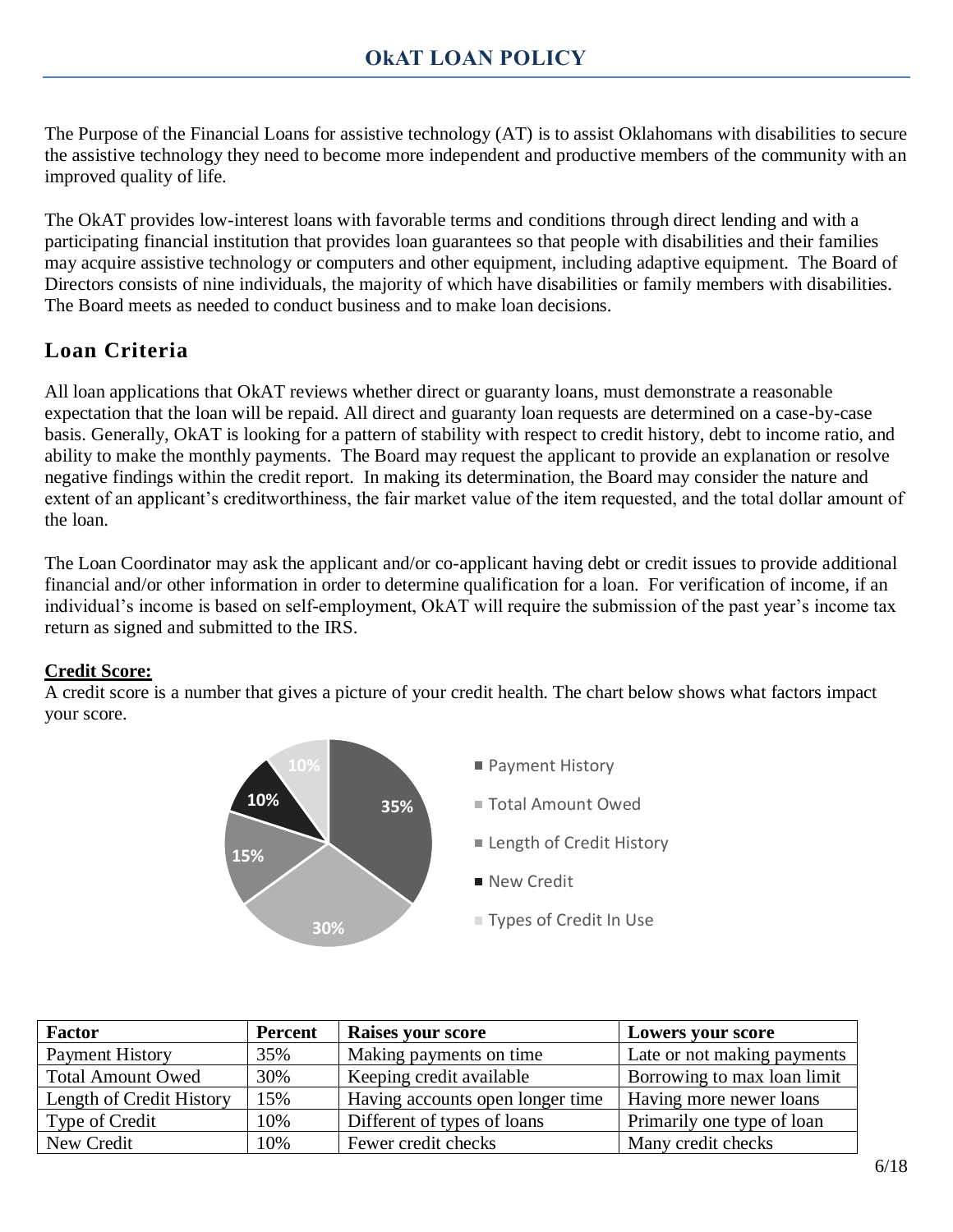OkAT uses a credit scoring system and credit reports as part of its decision process on all applicants. The credit score generally ranges from four hundred (400) to above eight hundred (800). Financial institutions typically require scores approaching seven hundred (700) for loan approval. A credit score of five hundred, (500) is generally required for OkAT to approve a loan.

### **Debt to Income Ratio:**

Your debt to income (dti) ratio compares how much debt you owe compared to your income. Debt includes your monthly rent or housing payment, installment loan payments (like the loan you are applying for) and payments on revolving loans (credit cards). For example, if you have \$400 in monthly debt payments and your monthly income is \$1,000 your debt to income ratio is 40%.

$$
$400 \times 1000 = 40\%
$$

OkAT will generally approve an applicant with a 50% debt to income ratio if the borrower can adequately document sufficient cash flow for the loan. Individuals with subsidized living arrangements may qualify for a loan even if their debt to income ratio exceeds 50%. Individuals having approval for special funding (such as a Plan to Achieve Self Support (PASS) through SSA) may be considered without regard to their debt to income ratio.

#### **Ability to Make the Monthly Payments**:

As a part of this loan application you may be required to complete a monthly budget. This will be required if you have had credit issues or your credit score is below 700 and debt to income is above 45%. A budget shows how much income you have compared to your expenses. We use this to see if you can make the payment for the loan that you have requested. This is also a good tool to use for evaluating budgeting opportunities – feel free to make copies for future budgeting and planning.

Qualifying borrowers must document that they have sufficient resources to pay for all living expenses and still have a reasonable expectation of repayment before a loan may be approved by OkAT. The Board may approve loans to individuals who have additional projected income, and/or co-residents that assist with the monthly rent/mortgage and household expenses, which is verifiable.

The Board may also request a co-resident to become a co-applicant to consider additional income and reduce overall expenses. If an applicant wants to include a co-resident's income and expenses, they may apply as a coapplicant.

## **Privacy Policy Notice**

We value your privacy. We do not disclose any information about our customers or former customers to anyone, except as permitted by law. Information we collect includes:

- Information from the loan application
- Information about your transactions with us or others
- Information we receive from a consumer reporting agency

We take every precaution to ensure that your personal information remains private. We restrict access to nonpublic personal information about you to employees and other parties who need to use the information to provide loan services to you. We maintain physical, electronic and procedural safeguards to comply with federal regulations to guard your non-public personal information.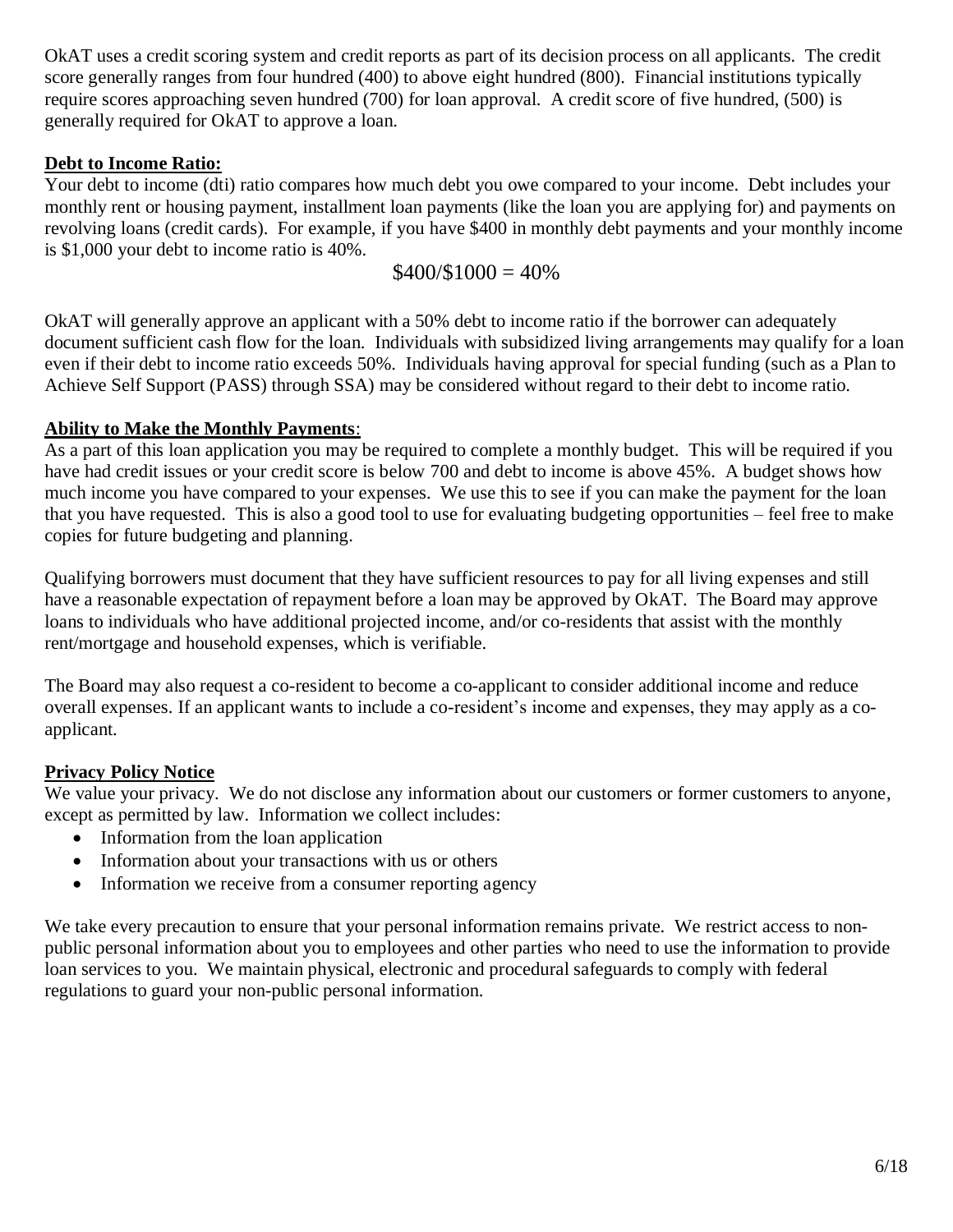# **CREDIT APPLICATION**

| Amount Requested: \$                                              | Term requested:<br>months OR<br>years                               |
|-------------------------------------------------------------------|---------------------------------------------------------------------|
| Purpose of Loan (AT or AT service to be purchased):               | How did you find out about this loan program?                       |
|                                                                   |                                                                     |
| <b>Section 1: Application Information</b>                         |                                                                     |
| Applicant Legal Name (first name, middle initial, last name):     |                                                                     |
|                                                                   |                                                                     |
| Social Security #:                                                | US Citizen: Y / N                                                   |
| Date of Birth:                                                    | <b>Marital Status:</b>                                              |
| <b>Contact Information:</b>                                       | Alternate Contact if you cannot be reached:                         |
| Home Phone:                                                       | Name:                                                               |
| Cell Phone:                                                       | Relationship:                                                       |
| Email Address:                                                    | Phone:                                                              |
| Number of People Living in Household:                             | Number of Dependents:                                               |
| Physical Address (street, city, state, zip)<br># years            | Mailing Address (if different from physical address):               |
|                                                                   |                                                                     |
| Do you: $\Box$ Rent $\Box$ Own Home $\Box$ Other                  | Former Address, if less than 2 yrs. at present address:             |
| Landlord/Mortgagor:                                               |                                                                     |
| Employed $\Box$ Disability<br>Retirement<br>Income source: $\Box$ | Additional Source of Income: [<br>$\Box$ Employed $\Box$ Disability |
| $\Box$ Other:                                                     | $\Box$ Retirement $\Box$ Other:                                     |
| Income per month: \$                                              | Income per month: \$                                                |
| Yrs. on this job:                                                 | Yrs. on this job:                                                   |
| If employed, name of employer:                                    | If employed, name of employer:                                      |
|                                                                   |                                                                     |
| <b>Business Phone:</b>                                            | <b>Business Phone:</b>                                              |
| Position/Title/Type of Business:                                  | Position/Title/Type of Business:                                    |
|                                                                   |                                                                     |
| <b>Demographic:</b> Information is requested in accordance with   | American Indian<br>Asian<br>Alaskan<br>Race:                        |
| the Equal Credit Opportunity Act and requirements of              | African American Hawaiian/Pacific Islander                          |
| regulatory agencies. It is voluntary and is not a factor in loan  | <b>White</b>                                                        |
| decision. $\Box$ I do not wish to provide this information        |                                                                     |
| Gender: $\Box$ Male $\Box$ Female                                 | Ethnicity: Hispanic or Latino<br>Not Hispanic or Latino             |
| Co-Applicant Information (if none, skip to section 2)             |                                                                     |
| Co-App Legal Name (first name, middle initial, last name):        |                                                                     |
| Social Security#:                                                 | US Citizen: Y / N                                                   |
| Date of Birth:                                                    | <b>Marital Status:</b>                                              |
| <b>Contact Information:</b>                                       | Alternate Contact if you cannot be reached:                         |
| Home Phone:                                                       | Name:                                                               |
| Cell Phone:                                                       | Relationship:                                                       |
| Email Address:                                                    | Phone:                                                              |
| Number of People Living in Household:                             | Number of Dependents:                                               |
| Physical Address (street, city, state, zip)<br># years            | Mailing Address (if different from physical address):               |
|                                                                   |                                                                     |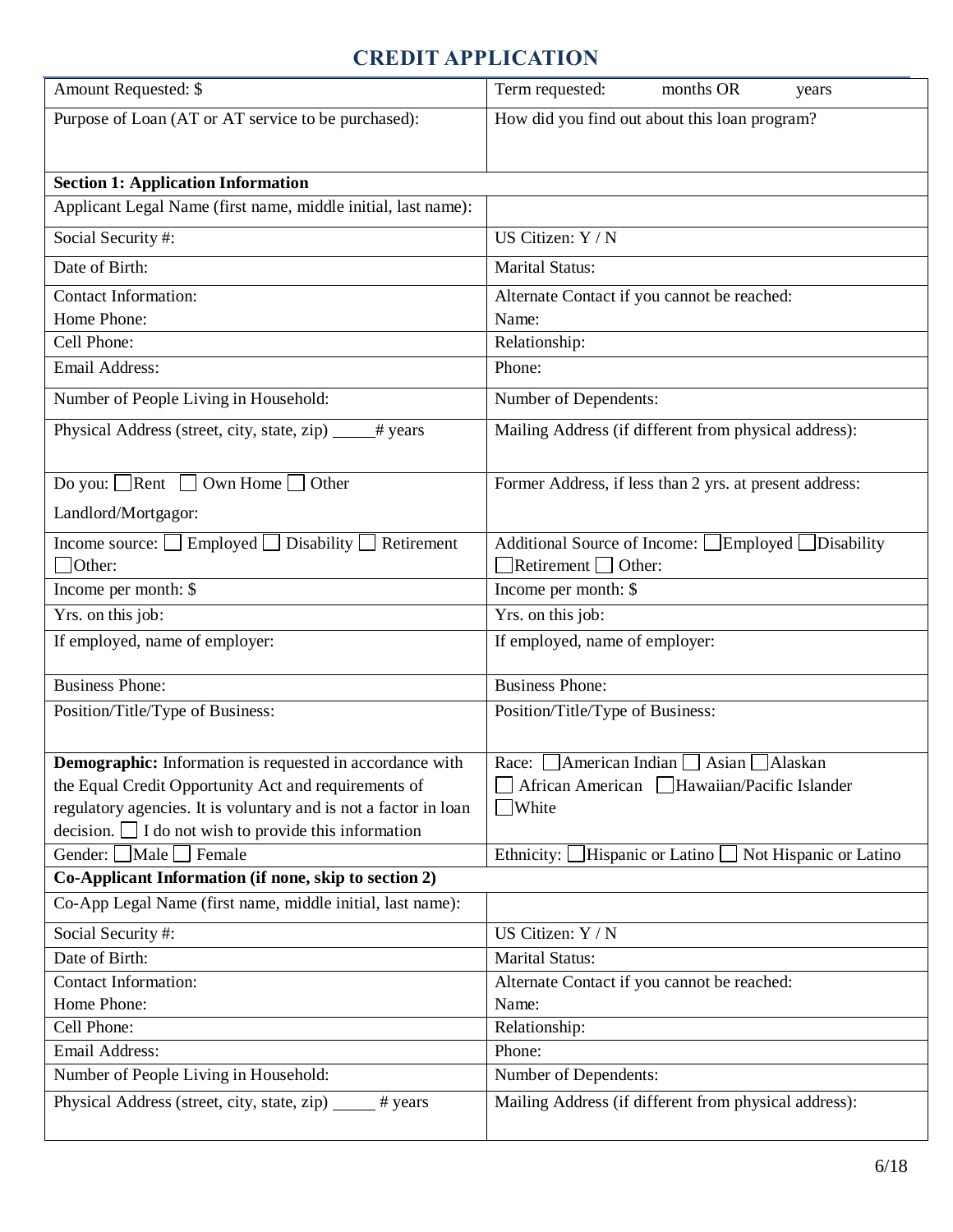| Do you: Rent $\Box$ Own Home $\Box$<br>Other                                                                                                     | Former Address, if less than 2 yrs. at present address:       |
|--------------------------------------------------------------------------------------------------------------------------------------------------|---------------------------------------------------------------|
| Landlord/Mortgagor:                                                                                                                              |                                                               |
| Income source: $\Box$ Employed $\Box$ Disability $\Box$ Retirement                                                                               | Additional Source of Income:<br>$Emploved$ Disability         |
| Other:                                                                                                                                           | Retirement $\Box$ Other:                                      |
| Income per month: \$                                                                                                                             | Income per month: \$                                          |
| Yrs. on this job:                                                                                                                                | Yrs. on this job:                                             |
| If employed, name of employer:                                                                                                                   | If employed, name of employer:                                |
| <b>Business Phone:</b>                                                                                                                           | <b>Business Phone:</b>                                        |
| Position/Title/Type of Business:                                                                                                                 | Position/Title/Type of Business:                              |
| Section 2: Other Income Notice: Alimony, child support, or                                                                                       | If other income disclosed is for alimony, child support or    |
| separate maintenance income need not be revealed if the                                                                                          | separate maintenance, is such income pursuant to:             |
| applicant or co-applicant does not choose to have it                                                                                             | $\Box$ Written Agreement $\Box$ Court Decree $\Box$ Other     |
| considered for repaying this loan.                                                                                                               |                                                               |
| Amount and how often received:                                                                                                                   | From Whom:                                                    |
| Section 3: Military Identification Statement: Federal law                                                                                        | I am a dependent of a member of the Armed Forces because I    |
| provides important protections to active duty members of                                                                                         | am the member's spouse, the member's child, or an             |
| the Armed Forces and their dependents. To ensure that                                                                                            | individual for whom the member has provided more than         |
| these protections are provided to eligible applicants,                                                                                           | one-half of my financial support for 180 days immediately     |
| please check one of the following statements:                                                                                                    | preceding today's date. $\Box$ Applicant $\Box$ Co-App        |
| I am a regular or reserve member of the Armed Forces                                                                                             | I am not a regular or reserve member of the Armed Forces      |
| serving on active duty. $\Box$ Applicant $\Box$ Co-App                                                                                           | serving on active duty, or dependent thereof.                 |
| Making a false statement in a credit application, including                                                                                      | $\Box$ Applicant $\Box$ Co-App                                |
| this statement, is a crime.                                                                                                                      |                                                               |
| <b>Section 4: Debts and Accounts</b>                                                                                                             |                                                               |
| <b>Outstanding Debts:</b> List all Financial Institutions, Mortgage                                                                              | Deposit and Investment Accounts: List all checking,           |
| Companies, Merchants, Individuals and other creditors,                                                                                           | savings, certificates of deposit, retirement, and brokerage   |
| including obligation to pay rent, alimony, or child support.                                                                                     | accounts.                                                     |
| <b>Applicant</b>                                                                                                                                 | <b>Applicant</b>                                              |
| List: Creditor, Account #, Balance, Payment                                                                                                      | List: Financial Institution, Account Type, Balance, Account # |
|                                                                                                                                                  |                                                               |
|                                                                                                                                                  |                                                               |
|                                                                                                                                                  |                                                               |
|                                                                                                                                                  |                                                               |
| <b>Co-Applicant</b>                                                                                                                              | <b>Co-Applicant</b>                                           |
|                                                                                                                                                  |                                                               |
|                                                                                                                                                  |                                                               |
| I/we certify that all statements in this application are correct to the best of my knowledge and are to obtain credit. This application shall be |                                                               |

I/we certify that all statements in this application are correct to the best of my knowledge and are to obtain credit. This application shall be a part of any evidence of indebtedness, loan documents or security agreements evidencing the loan requested if such loan is approved. You are authorized to check my credit and employment history and to answer questions concerning your credit experience with me. I/We understand that you will retain this application whether or not a loan is approved. I/We acknowledge receipt of a copy of this credit application, including the disclosures appearing above. If this is an application for joint credit, Applicant and Co-Applicant each agree that we intend to apply for joint credit (sign below):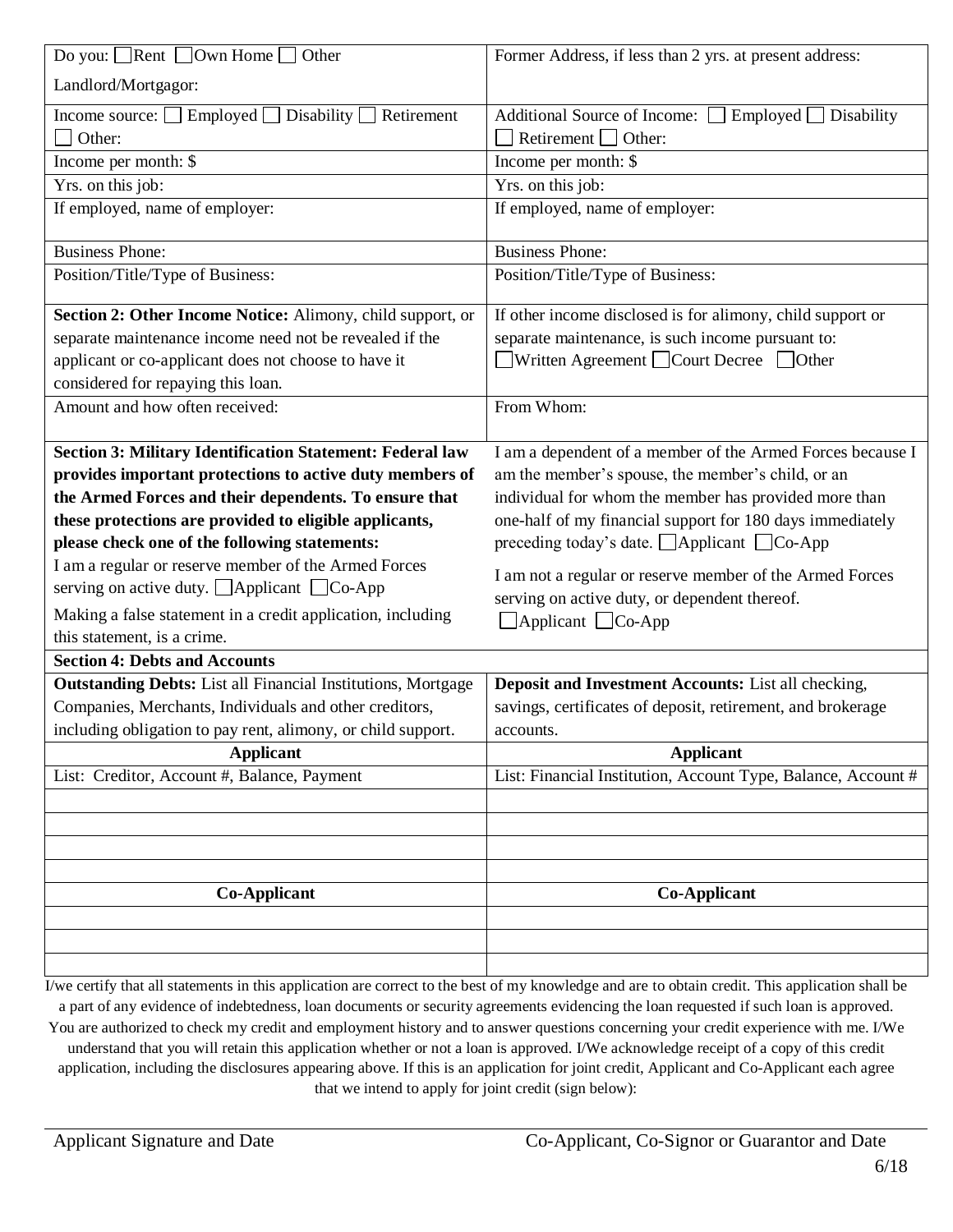# **MONTHLY EXPENSE WORKSHEET** Applicant name (please print):

**This form is only initially required if the answer to either of the following questions is YES. If your credit score is less than 700 or dti greater than 45% it will be required to complete the application process.** Do you have past credit problems (6 months ago or more)?  $\Box$  Yes  $\Box$  No OR In the last 6 months?  $\Box$  Yes  $\Box$  No If Yes, please give details:

| <b>Section I Monthly Expenses</b>                          |                            |                     | <b>TOTAL</b> |
|------------------------------------------------------------|----------------------------|---------------------|--------------|
| <b>Monthly Bills</b><br>Rent/House Payments                | <b>Applicant</b><br>\$     | <b>Co-Applicant</b> |              |
| Electric                                                   | \$                         |                     |              |
|                                                            | \$                         |                     |              |
| Gas                                                        |                            |                     |              |
| Water                                                      | \$                         |                     |              |
| Telephone                                                  | \$                         |                     |              |
| Car payment                                                | \$                         |                     |              |
| Gas/maintenance                                            | \$                         |                     |              |
| Groceries                                                  | \$                         |                     |              |
| Misc (clothes, haircuts, etc.)                             | \$                         |                     |              |
| This Loan request, estimated monthly payment               | \$                         |                     |              |
| <b>Entertainment</b>                                       |                            |                     |              |
| Cablevision                                                | \$                         |                     |              |
| <b>Eating Out</b>                                          | \$                         |                     |              |
| Cigarettes/Alcohol                                         | \$                         |                     |              |
| Hobbies (fishing, bowling, sewing)                         | \$                         |                     |              |
| <b>Intermittent Bills/Divide by 12 for Monthly expense</b> |                            |                     |              |
| Insurance (car, health, house)                             | \$                         |                     |              |
| Medical (doctors, glasses, medication, dental)             | \$                         |                     |              |
| Presents (birthday, Christmas, weddings)                   | \$                         |                     |              |
| Property Taxes (if not included in house payment)          | \$                         |                     |              |
| Home repair                                                | \$                         |                     |              |
| <b>Other Bills</b>                                         |                            |                     |              |
| Credit card payments                                       | \$                         |                     |              |
| Rent to own                                                | \$                         |                     |              |
| Child Support/Child Care/Alimony                           | \$                         |                     |              |
| <b>Student Loans</b>                                       | \$                         |                     |              |
| Other Loans                                                | \$                         |                     |              |
| Other                                                      | \$                         |                     |              |
| <b>Total Monthly Expenses</b>                              | \$                         |                     |              |
|                                                            |                            |                     |              |
| <b>Section II Monthly Income</b>                           |                            |                     |              |
| <b>Monthly Wages</b>                                       | $\boldsymbol{\mathsf{\$}}$ |                     |              |
| Disability                                                 | \$                         |                     |              |
| <b>State Supplement</b>                                    | \$                         |                     |              |
| VA                                                         | \$                         |                     |              |
| Other                                                      | \$                         |                     |              |
| <b>Total Monthly Income</b>                                | \$                         |                     |              |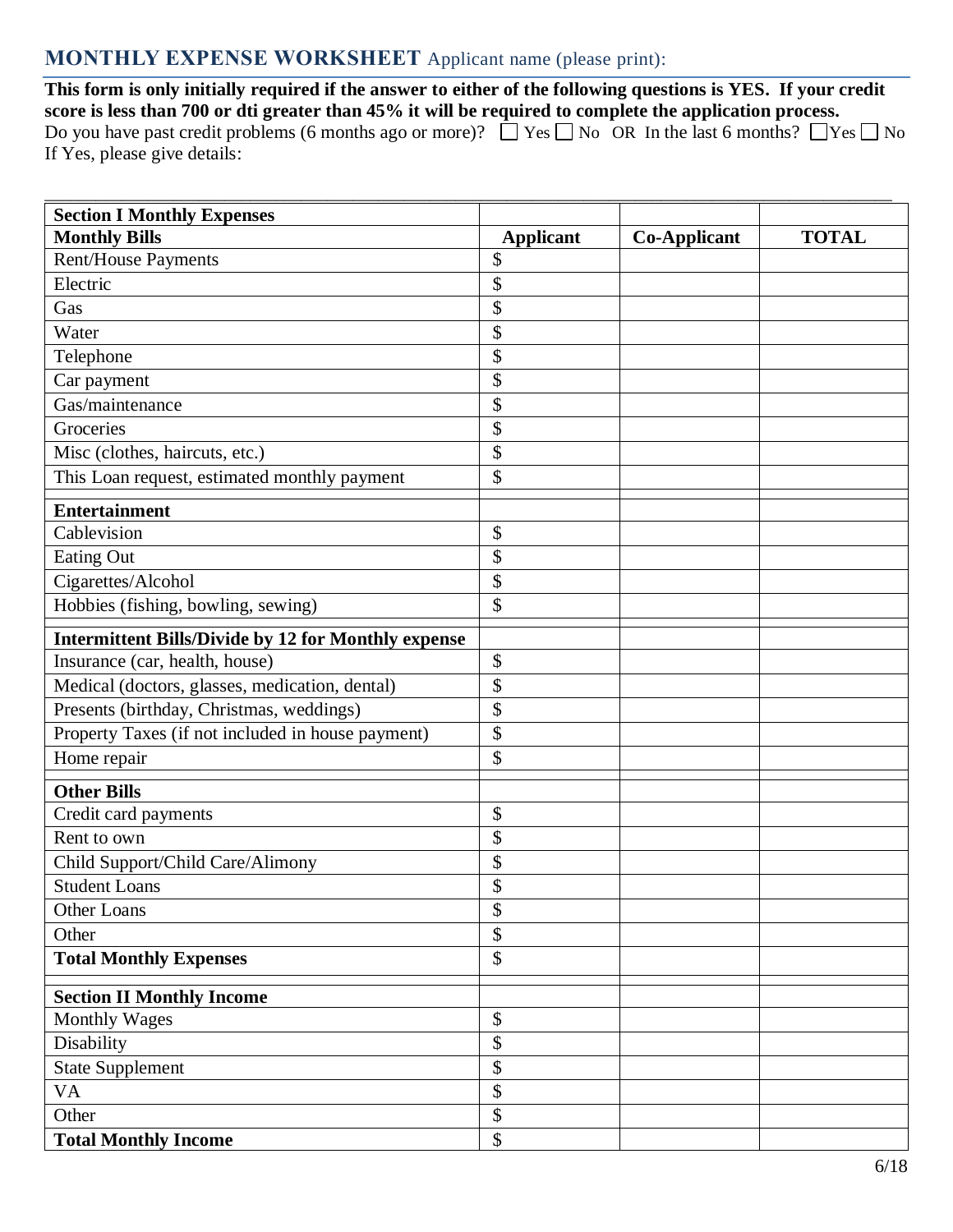# **Oklahoma Assistive Technology Foundation APPLICATION CERTIFICATION and AUTHORIZATION**

#### **Please read, complete, and initial all paragraphs as indicated.**

The undersigned, being duly authorized agent(s) and principal(s) of the proposed Borrower, (your name) \_\_\_\_\_\_\_\_\_\_\_\_\_\_\_\_\_\_\_\_\_\_\_\_\_\_\_\_\_\_, collectively referred to as "Applicant" request that this application be accepted for review of a direct loan by the OkAT Board of Directors. Applicant hereby acknowledges that the "Application" includes, OkAT Monthly Expense Sheet, OkAT Loan Application Report and the information previously or subsequently provided to BancFirst of Stillwater, Oklahoma ABLE Tech and Credit Loan Application. The Applicant certifies that the Application is accurate and complete. The applicant authorizes OkAT to verify the accuracy of the information. Applicant understands that any material misstatement or misleading statement herein is cause for denial or rescission of any approval or assistance received in connection with this Application. Applicant understands that OkAT will retain this Application whether or not Applicant's loan request is approved. Applicant agrees to notify OkAT, in writing, of any change in name, address, phone number or employment. **Initials:** Applicant understands that issuance of a loan does not imply any type of warranty by either OkAT or banking partner (if applicable) on the devise or equipment purchased with loan proceeds. Therefore, Applicant can make no claims against either OkAT or any banking partner for any defects in the device or equipment, or any accident or injury resulting from its use. **Initials: \_\_\_\_\_\_\_\_**

The applicant understands a condition of guaranty loan is to have the monthly payment electronically transferred from an account with a financial institution. If the applicant does not currently have an account with a financial institution, you understand and agree to open an account with a financial institution. **Initials:** 

The loan cannot be used to refinance a previous purchase. **Initials: \_\_\_\_\_\_\_\_**

#### **For Approved Borrowers:**

#### Repossessions:

The Loan Coordinator will evaluate delinquent loans for potential repossession once the account is 90 days past due, or earlier, if voluntary or payment viability is deemed unlikely and the potential realized value of the sale exceeds the cost of repossession. If the repossession is voluntary, OkAT will make arrangements to take possession of the assistive technology or equipment. OkAT will also make arrangements to sell the assistive technology or equipment for fair market value and have the proceeds of the sale (less cost of repossession) go towards the payoff of the note. If the borrower does not agree to arrange for the transfer of the assistive technology or equipment and its title, the borrower is in default with OkAT. OkAT may turn the past due loan over for external collections and seek all legal means available for repayment including repossession. **Initials: \_\_\_\_\_**

**Should the Applicant default on the loan, and OkAT makes a payment on Applicant's behalf, either partial or in full, Applicant understands that Applicant is obligated to repay that amount of money to OkAT. The applicant also understands that if the account is past due and voluntary or payment viability is deemed unlikely, OkAT may turn the loan over for external collections and seek all legal means available for repayment including repossession. Initials: \_\_\_\_\_\_\_\_**

| Name: | (Please Print) Date: |
|-------|----------------------|
|       |                      |

Signature: \_\_\_\_\_\_\_\_\_\_\_\_\_\_\_\_\_\_\_\_\_\_\_\_\_\_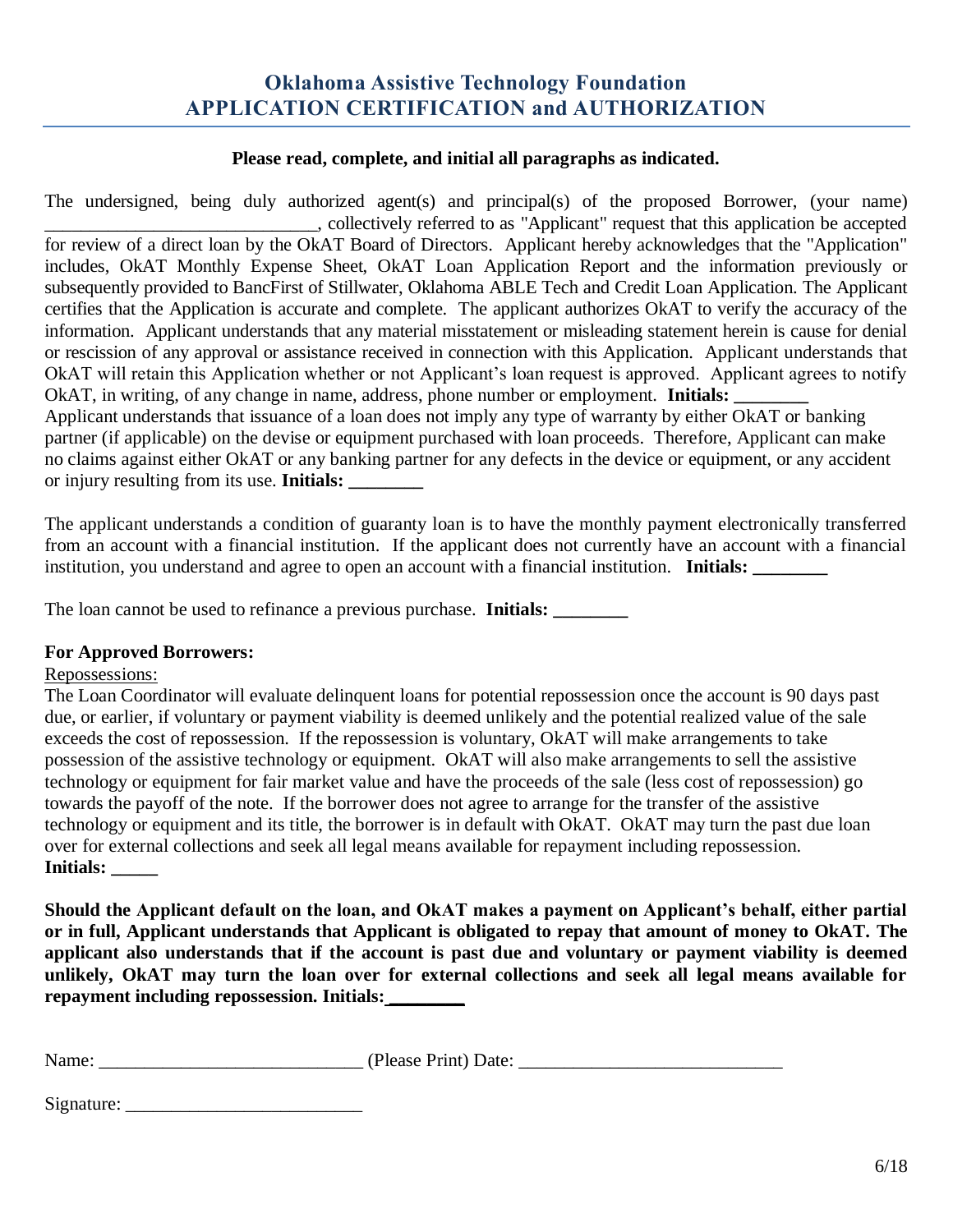The loan for which you are applying is provided through the Financial Loan Program. The federal sponsors of these programs, the Administration for Community Living of the U.S. Department of Health and Human Services, require that your state program **Oklahoma ABLE Tech** submit certain information to ensure that the money being invested in the programs is being delivered equitably and to demonstrate the outcomes of the program. Information being collected includes: individual information (e.g., age, sex, and geographic location), type of technology and equipment being requested, information about the loan and loan terms, and information about how the financing and technology received have worked for you and your overall satisfaction with the program.

The Administration for Community Living of the U.S. Department of Health and Human Services is working with the Center for Assistive Technology Act Data Assistance (CATADA) and your state Assistive Technology Act Program (Oklahoma ABLE Tech) to submit this information to a secure, web-based data system. All personally identifying information about you is removed, and summary results are then made available to the public at an accessible website.

As part of this data collection process, we would like to invite you to participate in two interviews to provide information: one interview at the time of your loan closure, and another follow-up interview approximately 2 months after loan closure. The initial interview will be completed with a representative from your state program. During both of these interviews, you are free to refuse to answer any questions you do not want to answer. You have the right to decline to participate. All responses will be kept confidential and you will not be identified by name or other personally identifying information within the database or in any reports. Your decision to participate or not in this evaluation process will not affect your loan application or participation in other programs.

**Release of Information:** I consent to releasing this federally required information into the secure database known as NATADS. I understand that the information submitted will NOT contain my name, address or any other identifying information.

 $\Box$  I consent to releasing all required information.

Applicant Name: \_\_\_\_\_\_\_\_\_\_\_\_\_\_\_\_\_\_\_\_\_\_\_\_\_\_\_\_\_ (Please Print) Date: \_\_\_\_\_\_\_\_\_\_\_\_\_\_\_\_\_\_\_\_\_\_\_\_\_\_\_\_\_

 $Sigma:$ 

| <b>Co-Applicant Name:</b> | (Please Print) Date: |
|---------------------------|----------------------|
|                           |                      |

| Signature: |  |
|------------|--|
|            |  |